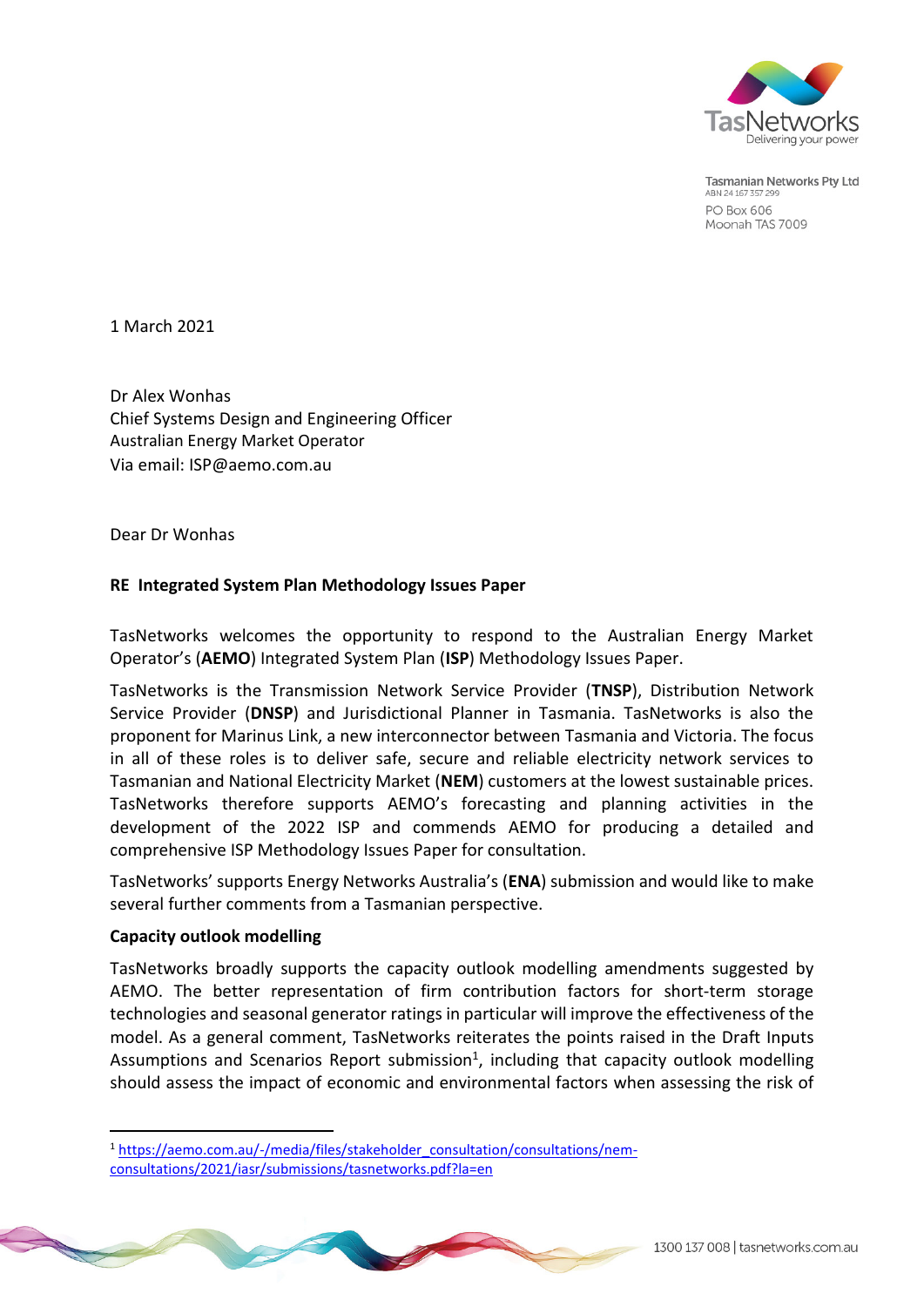early generator retirements. The following comments relate to specific elements of capacity outlook modelling.

# *Reserve modelling - firm contribution factors for variable renewable energy (VRE)*

TasNetworks agrees with the contribution factors adopted for VRE generators. As noted by AEMO, the firm contribution factors should be routinely revisited in the cases where VRE generation is concentrated in a particular renewable energy zone (**REZ**) or by a technology type. In addition, the contribution factors should also be reconsidered once potential future interconnectors are commissioned between regions. As demonstrated in the CSIRO GenCost<sup>2</sup> analysis, transmission expansion between regions is part of the least-cost solution for sharing resources across NEM regions.

## *Reserve modelling - Reserve modelling for short-term storage technologies*

AEMO is proposing to explore new methodologies which generalise the reliability benefits of different storage configurations, including the possibility of adjusting the firmness of shortterm storage technologies to reflect the contribution that those technologies would make across a given maximum demand period. TasNetworks supports AEMO's proposed method for adjusting the firmness of short-term storage devices as a first step. As a further modification, forecasting uncertainty for storage devices could be considered given the likelihood of the potential dispatch inaccuracies.

## *Hydrogen*

 $\overline{a}$ 

TasNetworks supports AEMO's intent to include the impact of hydrogen production in the 2022 ISP and seeks a more detailed understanding of the methodology to determine the location and size of the electrolyser plants. We understand that AEMO recognises the limitations of the proposed approach to incorporate hydrogen as an exogenous input, and as a consequence TasNetworks would caution against over-reliance on results from the modelling. The interactions of hydrogen in the power system include where to locate and use hydrogen electrolysers to maximise system efficiency, and understanding the impact on the development of generation and transmission. In Tasmania, the Tasmanian Renewable Hydrogen Action Plan is exploring opportunities for export of renewable hydrogen from identified sites, including the Bell Bay Advanced Manufacturing Zone and in the North West coast region, and the consequential augmentation impacts on the network. TasNetworks has been engaging with a number of potential hydrogen developers and would be pleased to provide AEMO with further information on our understanding of hydrogen developers' current issues, and the consequential impacts on the power system.

# *Single process for capacity outlook and time-sequential modelling*

In the long-term, TasNetworks encourages AEMO to consider combining capacity outlook and time-sequential models into a single model that simulates the entire modelling horizon. A single model will better capture the firm contribution between VRE generation, future transmission requirements of the power system and the need for dispatchable capacity (including optimal storage depth) for the modelling horizon.

<sup>&</sup>lt;sup>2</sup> Graham, Paul; Hayward, Jenny; Foster, James; Havas, Lisa. GenCost 2019-20. CSIRO publications repository: CSIRO; 2020. https://doi.org/10.25919/5eb5ac371d372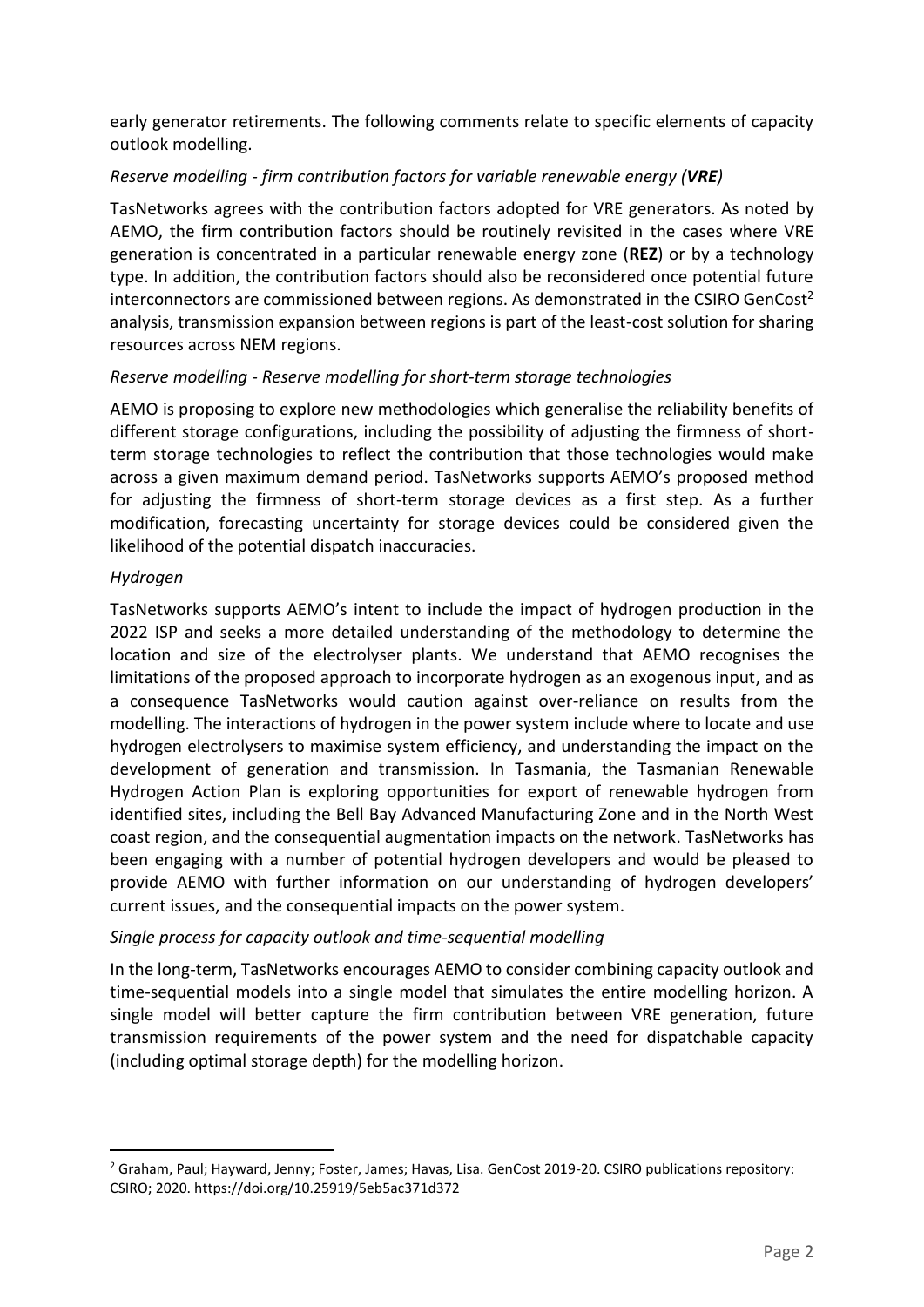#### **Power system security costs**

As the TNSP in the smallest NEM region, which is decoupled from the AC network of mainland states, TasNetworks is acutely aware of the issues related to power system security as the transition to non-synchronous generation sources gathers pace. TasNetworks supports AEMO's efforts to capture the costs associated with maintaining power system security, noting the many complexities of modelling such costs. TasNetworks considers that the modelling assumptions proposed by AEMO in this area are reasonable.

Consistent with a move to better reflect power system security costs, the ISP Methodology could consider the economic benefits of reduced Frequency Control Ancillary Services (**FCAS**) costs delivered by an ISP project. As AEMO is aware, the increasing range of faults for which Basslink tripping that have been re-classified as credible has resulted in the need for greater local procurement of contingency FCAS services in Tasmania, including all contingency FCAS services procured locally when the Basslink flow is to the south. GHD Advisory<sup>3</sup> computed FCAS benefits of approximately \$15 million per annum with the commissioning of Marinus Link. Typically, FCAS costs are more significant for Tasmania, closer to 2% of gross energy costs, compared to 1% in the mainland regions. The analysis conducted by GHD Advisory suggested that commissioning of Marinus Link could bring Tasmanian FCAS costs, as a percentage of gross energy costs, in line with mainland costs. TasNetworks would encourage AEMO to consider inclusion of the economic benefits of reduced FCAS in the ISP Methodology.

# **Shadow REZs**

 $\overline{a}$ 

For the 2022 ISP, AEMO is proposing to include shadow REZs in both the counterfactual modelling and in the optimisation within each development path.

TasNetworks supports the concept of defining REZs in areas which are currently occupied by large thermal generators and associated infrastructure, able to be built once thermal generators retire. Whilst we understand AEMO's reasoning for previous inclusion of these as shadow REZs in the 2020 ISP, we consider that such areas should be included as potential REZs when evaluating all candidate development paths as well as the counterfactual. As such, the shadow REZ would simply be another candidate REZ, and its data should be included in the Input and Assumptions workbook with all other candidate build options.

#### **Take one out at a time analysis**

TasNetworks welcomes AEMO's new initiative to undertake a take one out at a time (**TOOT**) analysis, which will help stakeholders understand the incremental market benefit provided by a project that is part of the Optimal Development Path (**ODP**). TasNetworks notes that the incremental market benefit computed under the TOOT analysis would differ from the net market benefit in the Regulatory Investment Test for Transmission (**RIT-T**) for a project. The difference in market benefit is primarily because the Modelled Project<sup>4</sup> base case is not constrained. In contrast, the TOOT analysis suggests locking down the REZ expansion outcome as an input for the TOOT case.

<sup>3</sup> *[Ancillary Service Benefits for Marinus Link](https://www.marinuslink.com.au/wp-content/uploads/2019/12/attachment-2-GHD-ancillary-services-benefits-report.pdf)*, GHD Advisory, 4 December 2019

<sup>4</sup> As defined by the RIT-T guidelines, a hypothetical project derived from market development modelling in the presence or absence (as applicable) of the relevant credible option or the base case.